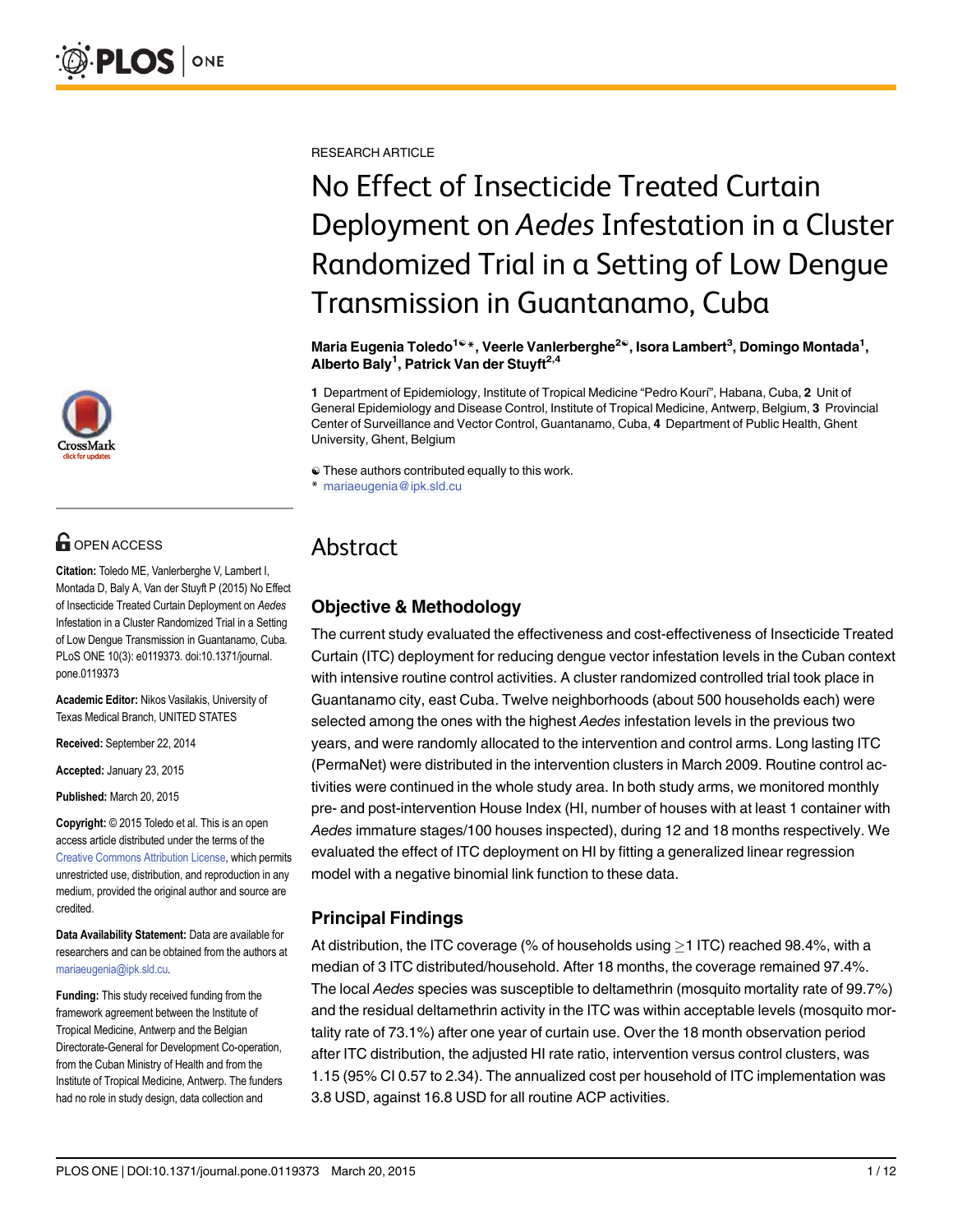<span id="page-1-0"></span>

analysis, decision to publish, or preparation of the manuscript.

Competing Interests: The authors have declared that no competing interests exist.

#### Conclusion

Deployment of ITC in a setting with already intensive routine Aedes control actions does not lead to reductions in Aedes infestation levels.

# Introduction

Dengue is, worldwide, the fastest expanding arboviral disease, with an estimated burden of 390 million infections and 96 million clinical cases annually  $[1]$ . The agents, four dengue viruses, are primarily transmitted by Aedes aegypti and, to a lesser extent, by Aedes albopictus mosquitoes. There is no specific antiviral treatment. Immunization has become technically feasible, but in a phase IIb trial the leading vaccine candidate had an effectiveness of between 80 and 90% in preventing DENV3 and DENV4 cases, and just a partial and no effect on reducing DENV1 and DENV2 cases respectively [\[2\]](#page-9-0). Even when a vaccine becomes available, attaining adequate coverage in endemic regions will take many years [\[3](#page-9-0)]. In the meanwhile, vector control remains the only venue for dengue prevention and in the future it will continue to play a crucial role in complementing immunization efforts.

Currently, for dengue prevention and outbreak mitigation many endemic countries rely on pesticide-based vector control actions that are reactive to the detection of a clinical case or to an epidemic alert. However, the effectiveness of both these strategies is doubtful: the former, applied days after an infection occurs, is directed towards case-houses, which are probably not the major site of transmission [\[4\]](#page-9-0); the latter is often launched after the peak of epidemics [[5\]](#page-10-0). On the other hand, pursuing year-round proactive prevention, combining environmental management, larviciding and adulticiding, is costly (up to 24 USD/inhabitant/year) [\[6](#page-10-0)] and is difficult to sustain and generally not feasible due to the lack of human and financial resources allocated to the routine Aedes control programmes [\[7\]](#page-10-0).

A few novel, user-friendly vector control tools such as spinosad [\[8](#page-10-0)], lethal ovitraps [[9\]](#page-10-0) and insecticide treated materials [[10](#page-10-0)–[14](#page-10-0)] have become available over the past decade. Their wider effectiveness and cost-effectiveness is under evaluation. To date, there is evidence that ITC can reduce Aedes infestation levels by up to 50%, depending on attained coverage and housing structure  $[10,12-14]$  $[10,12-14]$  $[10,12-14]$  $[10,12-14]$ . However, these results were obtained in settings with moderate to high vector infestation.

In Cuba an intensive routine Aedes control programme (ACP) has been set up in response to two major dengue epidemics (1977 and 1981) [[15](#page-10-0)]. The ACP covers all of Cuba and implements a combination of vector control actions, which are intensified when the risk of dengue transmission increases. As a result, Aedes infestation levels are substantially lower than in other affected Latin-American countries. Nevertheless, outbreaks do occur, be it sporadically [\[16\]](#page-10-0). With the aim to prevent these outbreaks, the national control programme is looking for an additional control method that could bring vector densities further down. Insecticide treated curtains (ITC), which showed some promising results in other countries  $[10, 12-14]$  $[10, 12-14]$  $[10, 12-14]$  $[10, 12-14]$  $[10, 12-14]$  $[10, 12-14]$  $[10, 12-14]$ , were chosen to be explored in a methodologically sound study in order to provide evidence for policy makers.

We report here on a cluster randomized controlled trial that evaluated the incremental effectiveness and cost-effectiveness of ITC deployment in eastern Cuba, a setting with comprehensive routine Aedes control and already low Aedes infestation levels.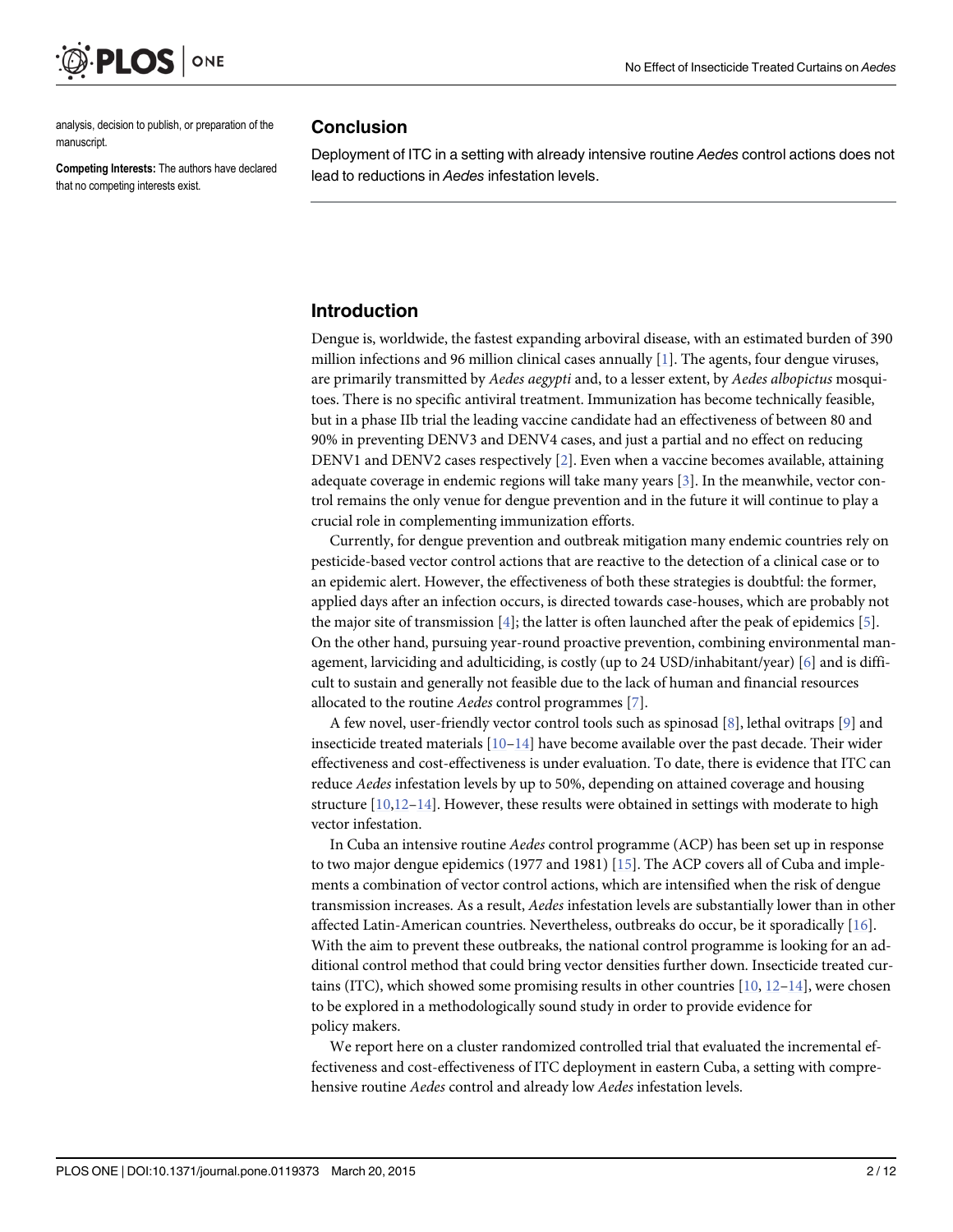# <span id="page-2-0"></span>Materials and Methods

#### Study site

The ITC trial was conducted in Guantanamo, a city of 244,000 inhabitants that has an average temperature of 32°C and an average rainfall of 610 mm/year, concentrated in two short wet seasons (April-July and September-October). The average monthly municipal House Index (HI; number of houses with at least one water holding container with Aedes immature stages per 100 houses inspected) is low. The HI has oscillated between 0.06 and 0.8% throughout 2003–2007. Still, Guantanamo was affected by dengue outbreaks in 1981 [\[15\]](#page-10-0), 2001 [[17](#page-10-0)] and 2006 [[18](#page-10-0)]. There has been no evidence of the presence of Ae. albopictus in the urban area (D Montada, personal communication, 2013).

Although transmission only occurs sporadically, the inhabitants' knowledge on dengue and preventive measures is high  $[19]$  $[19]$  and they are sensitized to the problem. Infestation with Ae. aegypti is patchy and linked to deficient water supply and suboptimal environmental management. Less than one third of houses (all closed structures, hardly no apartments, very few shops) have permanent water supply and storing water in ground level containers, which are often badly covered and/or in bad condition, is a common practice [[19](#page-10-0)]. The routine ACP, which was intensified during the entire study period in view of a dengue outbreak threat in the eastern part of Cuba, comprises monthly inspection of all premises, temephos application in all useful peri- and intra-domestic water holding containers, elimination of potential household breeding sites with the active participation of the population, complemented with indoor and spatial fogging with cypermethrin every 7–22 days.

#### Study design

In January 2009, 12 circumscriptions (the most decentralised geopolitical unit, comprising about 500 houses) were selected in the urban area of Guantanamo amongst the ones with the highest infestation level in the previous two years. circumscriptions with a common boundary with an earlier selected one were not eligible for study inclusion, as some spill-over effect of the purported intervention could be hypothesized [[10](#page-10-0)]. The original study protocol contemplated a latin square design with intensified community participation and ITC deployment as interventions, but during set up community participation was reinforced in the whole municipality of Guantanamo. Therefore, eventually, we randomly allocated the selected circumscriptions to 6 control and 6 intervention clusters, by drawing numbers from a bag. In the control clusters routine ACP activities, as described above, were carried out throughout the study period. In the intervention clusters, the latter were combined with the ITC deployment. The sample size, following Hayes and Bennett [[20](#page-10-0)], permitted to detect a 75% reduction in the HI, with a power of 80% and an alpha error of 0.05, assuming a between-cluster HI variation coefficient of 0.4.

#### Intervention

During the month of March 2009, the ACP distributed ITC in all public premises and to households (HH) that had agreed to use them in the 6 intervention clusters. One week before distribution, discussions were held with the inhabitants, which generally perceived that the bedroom and living area were the spaces in the house with most mosquito nuisance and preferred curtains to be hanged there in windows, door openings or on the wall. At that occasion, we also handed out information leaflets and one family member received detailed person-to-person instructions on the use and maintenance of the ITC. The number of curtains distributed (with a maximum of 3) depended on the number of rooms in the house. The ITC were made from PermaNet polyester netting (Vestergaard-Frandsen, Switzerland) treated with a long-lasting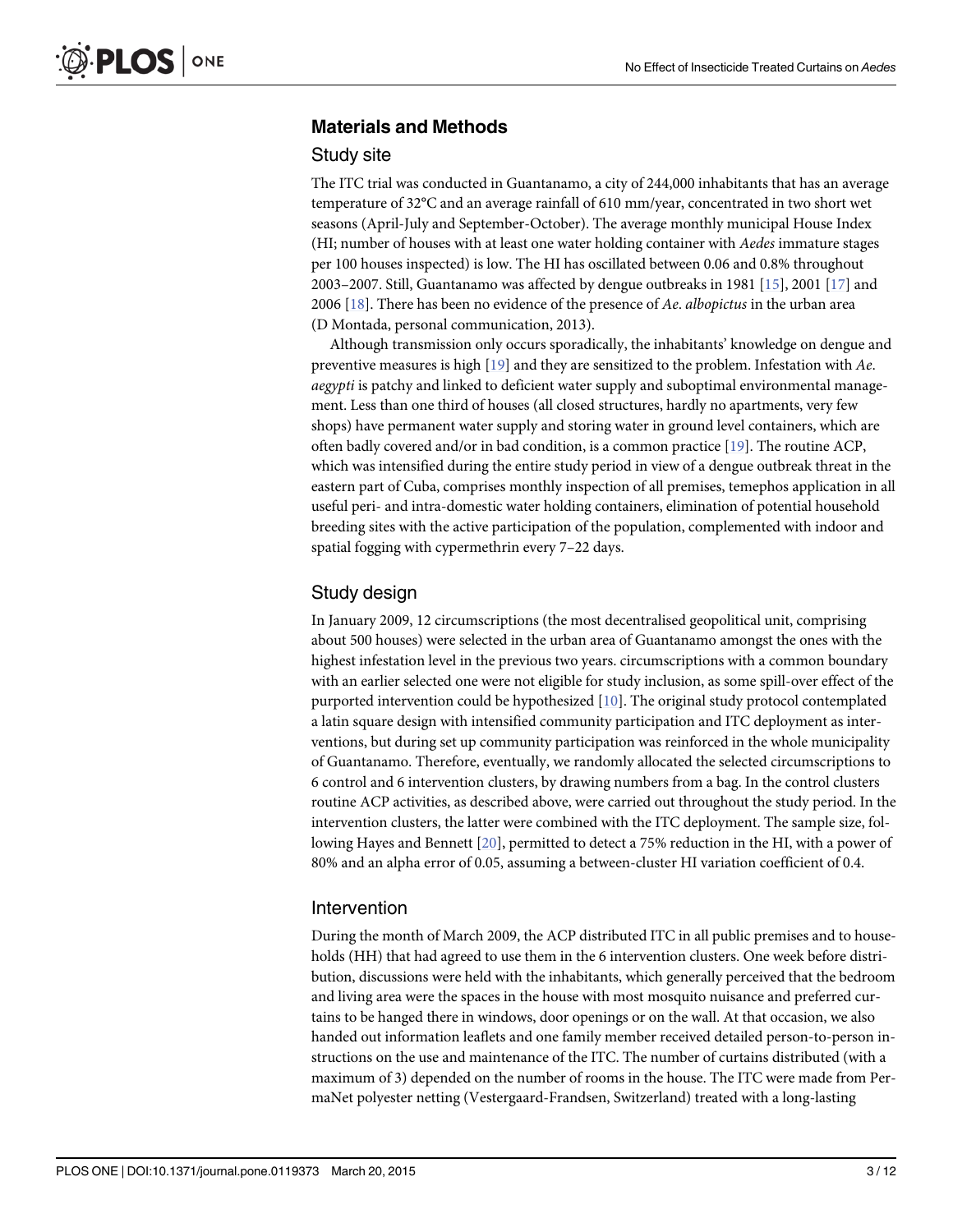<span id="page-3-0"></span>formulation of deltamethrin (55mg/m<sup>2</sup>) and coated with a protectant (no details disclosed by the manufacturer) to prevent degradation of the insecticide when exposed to UV light. The manufacturer's website stated—at the time of the trial—that this material did not require retreatment and that its insecticidal effect was expected to last for up to 2 years or 6 "standard" washes (<http://www.vestergaard-frandsen.com/permanet-curtain-e-brochure.pdf>, accessed 22/ 05/2008). The ITC were purchased from the manufacturer at a unit cost of 2.54 US\$ 'FOB Destination'.

## Data collection and analysis

ITC uptake. At distribution, we recorded the number of ITC distributed in each HH of the intervention clusters. Three months after distribution (June 2009), we visited a systematic random sample of 549 HH, observed use of the ITC and explored, with a structured questionnaire, the related perceptions. Continued use of curtains was ascertained during the December 2010 HH visits by routine ACP workers. The number of targeted structures (wall, doors and windows) were not recorded, as these—being structures with very different surfaces—together with the number of ITC distributed would not provide information on the percentage of surface covered.

Aedes deltamethrin susceptibility. Larvae detected in water holding containers in November 2010 routine ACP visits were reared to adults in the entomological laboratory of the Institute of Tropical Medicine "Pedro Kourí" in Havana. Female mosquitoes, 3 to 5 days old and non-blood fed, were screened for deltamethrin susceptibility using the standard WHO tube bioassay protocol [[21,22\]](#page-10-0). The Aedes Rockefeller strain, a susceptible laboratory strain of Caribbean origin, was used as reference. The bioassays (repeated 4 times) were done with 5 replicates of 25 female mosquitoes per bioassay: 4 replicates exposed to insecticide treated paper and one control replicate exposed to non-treated paper. We calculated the proportion of local Aedes strain mosquitoes that died at 24h out of the total number exposed. Tests with more than 20% control mortality, if any, were discarded and repeated. When control mortality ranged between 5% and 20%, the mortality was corrected using Abbot's formula [[23](#page-10-0)].

Deltamethrin persistency in the ITC. One year after distribution, we tested deltamethrin persistency and bioavailability in 13 ITC: 2 stored/unpacked new ones and 11 used ones (4 never washed, 7 washed at least once). Tube bioassays were twice carried out at  $25 \pm 2^{\circ}$ C and  $75 \pm 10\%$  relative humidity, using ten tubes per curtain following the standard WHO procedure [[24](#page-10-0)]. Five to six female mosquitoes were introduced into each tube, which remained vertical throughout the bioassay, and exposed to the ITC sample for 3 minutes. We calculated the average mosquito mortality per curtain and within curtain groups (new, used/unwashed, used/ washed). Assays on two untreated curtains served as control and if control mosquito mortality was above 5%, the results were discarded and the assays repeated.

The national pesticide analytical laboratory (Instituto de investigaciones de Sanidad vegetal, Havana) determined the deltamethrin concentration in five ITC using High Performance Liquid Chromatography (HPLC), following standardized procedures [\(http://www.cipac.org/](http://www.cipac.org/document/prepublished_methods/CIPAC_333_extension_DM%20in%20PE%20netting_090526.pdf) [document/prepublished\\_methods/CIPAC\\_333\\_extension\\_DM%20in%20PE%20netting\\_](http://www.cipac.org/document/prepublished_methods/CIPAC_333_extension_DM%20in%20PE%20netting_090526.pdf) [090526.pdf](http://www.cipac.org/document/prepublished_methods/CIPAC_333_extension_DM%20in%20PE%20netting_090526.pdf)). Five ITC were purposively selected—one new and 4 used ones having Aedes mortality results in the tube assay of  $> 95\%$  (1), between 60–70% (2) and  $< 10\%$  (1)-, and tested. We calculated the Pearson correlation coefficient between bioassay Aedes mortality rates and HPLC results of the selected 5 ITC.

Entomological impact. The routine ACP conducts once a month entomological surveys in all dwellings of the municipality. Its records combine the observations of the vector control workers, who inspect 100% of the houses, and of quality control inspectors, who re-visit a systematic sample of 33% of the houses. In the month of distribution, and the month before and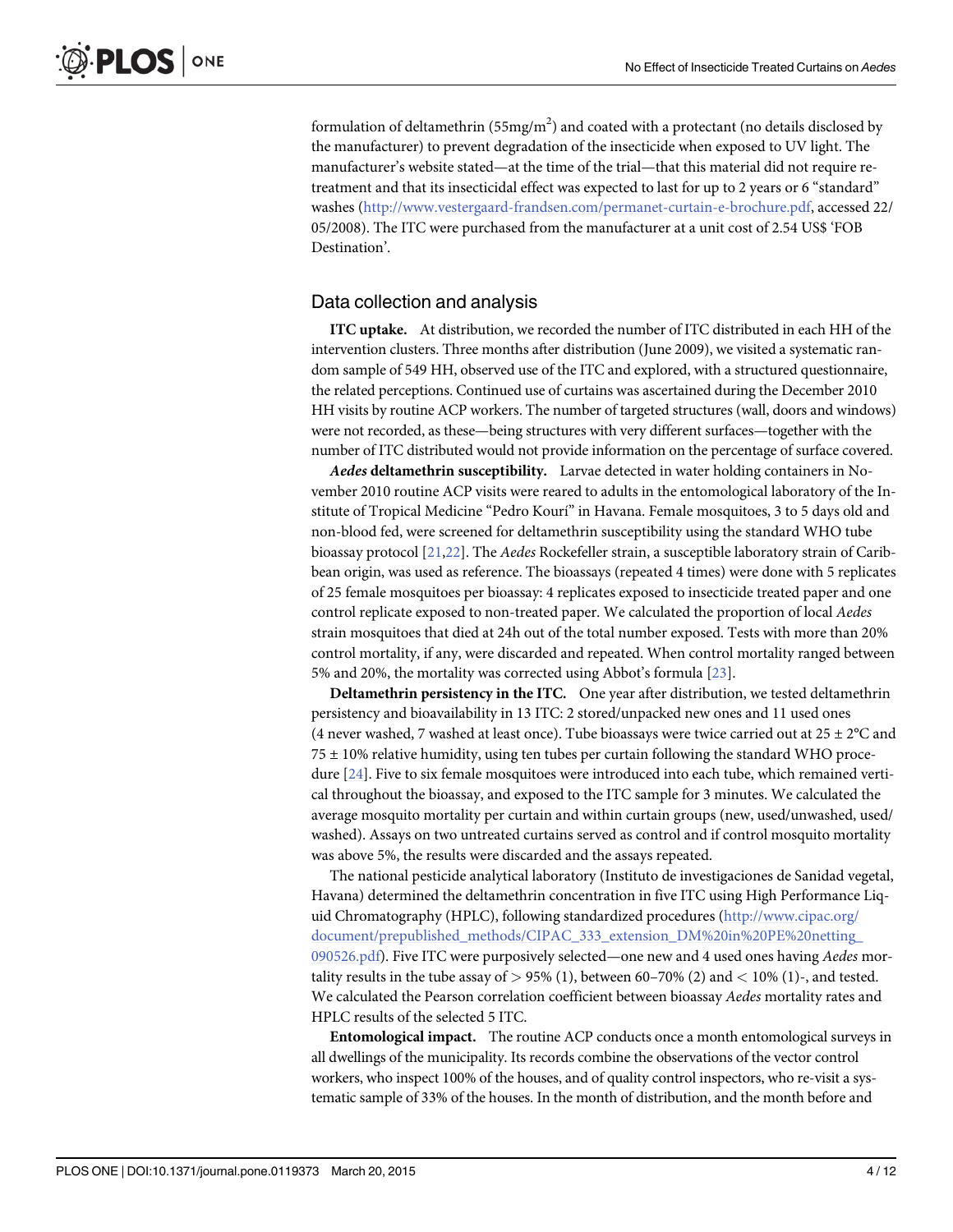<span id="page-4-0"></span>after distribution, quality control inspectors re-visited 100% of the houses in the intervention and control clusters. For all immature stages found, species was identified. We extracted from the routine ACP records, for Guantanamo municipality as a whole and for each study cluster, information on the number of houses inspected monthly, the number of positive containers and the number of houses with at least one container positive for immature Aedes stages in the period April 2008—September 2010 (i.e. 12 months before and 18 months after ITC distribution).

Aedes infestation levels were the primary trial outcome. We calculated House Indices (HI) and Breteau Indices (BI) per study cluster per month. We analysed the intervention effect over the 12 and 18 month period starting from April 2009, the month of the first house inspection cycle after ITC distribution. For descriptive purposes, we graphed the average monthly HI per trimester (with 95% CI) for each study trial arm and for the municipality of Guantanamo. To evaluate the effect of the intervention, we constructed generalized linear random effect regression models with a negative binomial link function. We evaluated the period effect (pre- and post-intervention) and the trial arm effect (intervention or control clusters) on the monthly study cluster level HI and BI. This model takes into account the nature of the data (repeated measurements in each cluster) and allows for the assessment of a possible interaction between period and trial arm effect, which captures the effect of the intervention.

Cost evaluation. We collected the costs of the routine ACP activities and of ITC implementation in 2009, taking the point of view of the routine ACP. Data on resource utilization and expenditures were extracted from bookkeeping records and activity registers of the routine ACP and from the expenditure accounts of the ITC deployment study. Expenditure and costs were classified in personnel, materials and supplies, and capital cost items, according to Johns et al. [\[25\]](#page-10-0). We distinguished opportunity expenditure (labour, consumables and capital cost routinely incurred by ACP, but now devoted to ITC implementation) from incremental expenditure.

Since, according the manufacturer, curtains are expected to last for two years, we treated all expenditure for ITC implementation as capital and annualized at 3% interest rate. Costs were calculated at 2009 prices and converted from the national currency to US\$ following Jose Luis Rodriguez [\(http://www.cubadebate.cu/opinion/2013/12/02/hoy-es-posible-comenzar-a](http://www.cubadebate.cu/opinion/2013/12/02/hoy-es-posible-comenzar-a-revertir-la-dualidad-monetaria-en-cuba/)[revertir-la-dualidad-monetaria-en-cuba/](http://www.cubadebate.cu/opinion/2013/12/02/hoy-es-posible-comenzar-a-revertir-la-dualidad-monetaria-en-cuba/)), using an exchange rate of 1 CUP = 1 US\$ for goods and 10 CUP = 1 US\$ for salaries.

We used Microsoft Excel 2010, Stata IC10 and SPSS 21 for the analysis.

#### Ethical considerations

The study received clearance from the ethical committee of the Institute of Tropical Medicine "Pedro Kouri", from the national health authorities and from the Institutional Review Board of the Institute of Tropical Medicine, Antwerp (nr 08254622). Community representatives from each participating circumscription approved the intervention and written informed consent was obtained from every HH included in the study. The ITC were made from material that has been approved for use as bed nets by the World Health Organization Pesticide Evaluation Scheme (WHOPES). No patients were included in the trial. We misinterpreted the length of the transition-period for retrospective registration, and the trial was eventually registered at the Current Controlled Trials register (number ISRCTN37433764) in March 2011, one year before the expected end date of study. The authors confirm that all ongoing and related trials for this intervention are registered.

#### **Results**

A total of 6798 HH were included in the study: 3061 HH in the intervention clusters and 3737 HH in the control clusters. All clusters received the intervention as randomized and were followed up as planned ([Fig. 1](#page-6-0)).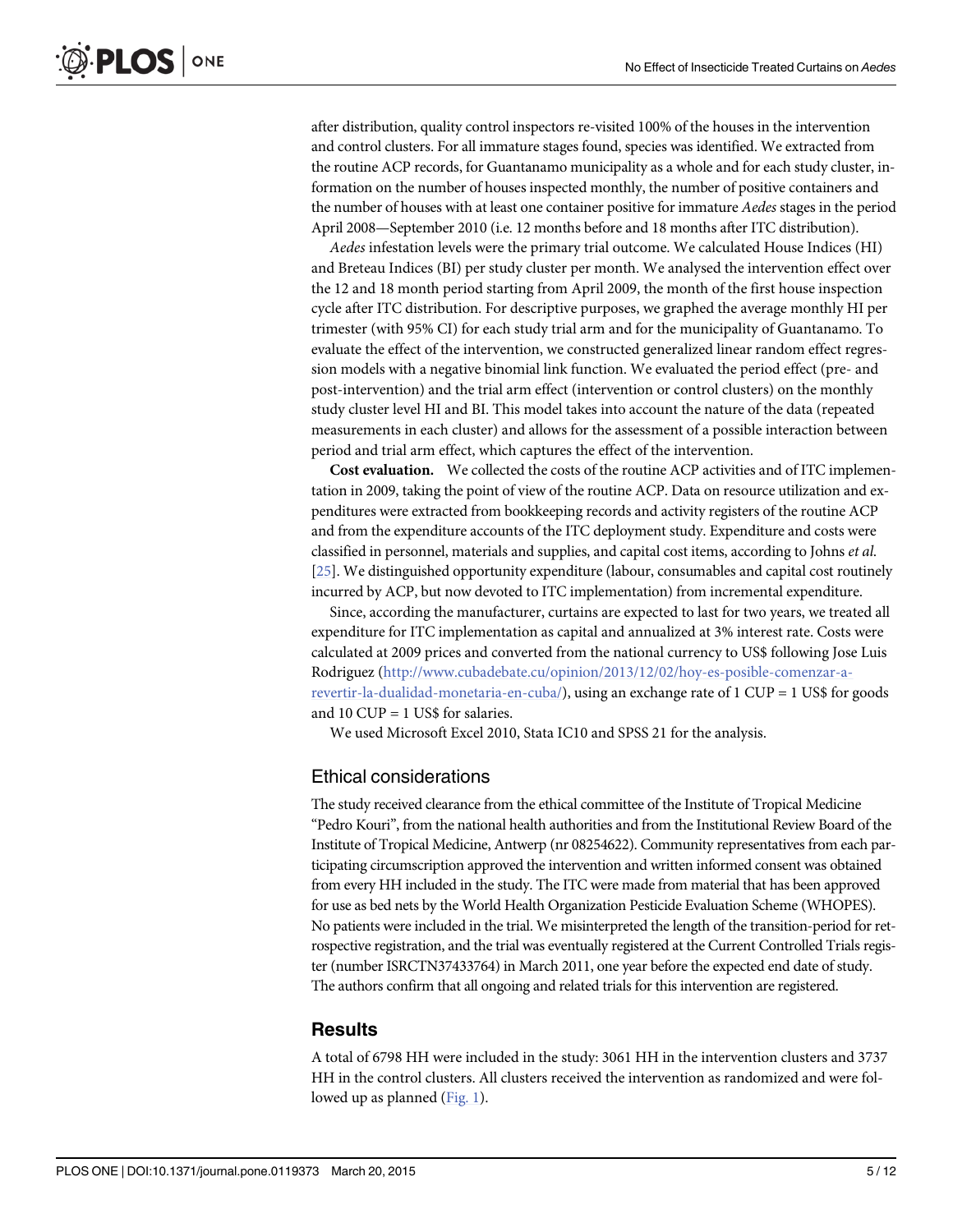<span id="page-5-0"></span>In March 2009, a median of 3 ITC per house (P25 2; P75 3) were distributed in 3015 of the 3061 HH in the intervention clusters (98.4%). Three months after distribution, the coverage evaluated in a sample of 549 HH—remained very high: 99.1% of the HH (95% CI 97.9–99.6%) still used at least one ITC. In 12 (2.2%) of the HH one or more of the received ITC had been removed, reportedly because ITC were damaged or given to a friend or family-member. Only 4 persons reported a side effect: minor allergic reaction (temporary [less than 48 hours] itching of handpalms) after handling the newly distributed ITC. In 35.5%, 62.7% and 36.4% of the HH, one or more ITC were hanging in an inside door, on the wall behind the bed in the main bedroom and in a window, respectively. In 97.1% of HH, the ITC had no or little direct exposure to sunlight. ITC were hanging open during the day of survey in 96.3% of premises. Users' perceptions of benefits and disadvantages are summarized in [Table 1.](#page-7-0) In December 2010, use of at least one ITC was observed in 97.4% of HH in the intervention clusters.

A 99.7% (399/400 exposed mosquitoes) mortality rate in the tube bioassays indicated that Aedes mosquitoes strains in Guantanamo were susceptible to deltamethrin. The persistency of deltamethrin in the ITC was: 98.0% (95% CI 94.9–99.2%) Aedes mortality in the bioassay on never used curtains; and on ITC used for 1 year 73.1% (95% CI 63.1–83.1%) and 59.1% (95% CI 28.3–89.9%) on never-washed and washed, respectively. No assay results had to be discarded, as the control mosquito mortality stayed below 5%. HPLC analysis on the purposively selected ITC with low and high persistency of deltamethrin according to the bioassay tests, revealed deltamethrin concentrations ranging between 4 and 68 mg/m<sup>2</sup>, which were congruent with the bioassay results (Pearson correlation coefficient 0.69).

The House Indices in Guantanamo municipality and in the intervention and control areas varied considerably over time ([Fig. 2](#page-8-0)). Only in the trimester July-September 2009 (4–6 months after ITC distribution) was there a difference between the intervention and control arms (HI rate ratio of 0.31 (95% CI 0.11–0.87)). Taken over the entire post-intervention period, there was no significant effect of the ITC on *Aedes* infestation levels [\(Table 2](#page-8-0)): corrected for preintervention infestation, the HI rate ratio—clusters with against without ITC—was 1.07 (95% CI 0.42–2.37) and 1.15 (95% CI 0.57–2.34) over the 12 and 18 months post ITC distribution respectively (the BI rate ratio results are not shown, but are very similar to the HI results). In absolute terms, the difference of average differences in pre- and post-intervention HI between control and intervention clusters was—0.01 (95% CI-0.07–0.04).

The annualized cost per household of ITC implementation was 3.8 US\$ [\(Table 3](#page-9-0)), of which 84.0% were incremental costs. Curtain purchase cost accounted for 74.3% of the total cost. The yearly cost of the routine Aedes control activities in Guantanamo was 16.8 US\$ per household. Of this latter amount, 60.8% was for larval stage and 39.2% for adult stage Aedes control.

## **Discussion**

There was no effect on dengue vector infestation levels of ITC deployment on top of routine vector control activities in Guantanamo, Cuba, despite susceptibility of the local Aedes strain to deltamethrin, persistence of the insecticide in the ITC and very high sustained ITC utilization.

Main strengths of our study are the cluster randomized design, which prevents possible confounding by ecological, climatic and other (unknown) factors, and a monthly follow-up of effects until one and a half year post-distribution. Dengue is not endemic in Cuba, but occurs in small, localized outbreaks years apart  $[16]$  $[16]$  $[16]$  and we could not evaluate the effectiveness of ITC deployment on disease transmission. Instead, we used Aedes immature stage infestation levels, also because monitoring adult Aedes populations has low reproducibility [\[26\]](#page-11-0). It is, however, a relative weakness that our study relies on entomological data collected through the routine surveillance system. Apart from limited overall non-differential underreporting [[27](#page-11-0)], we cannot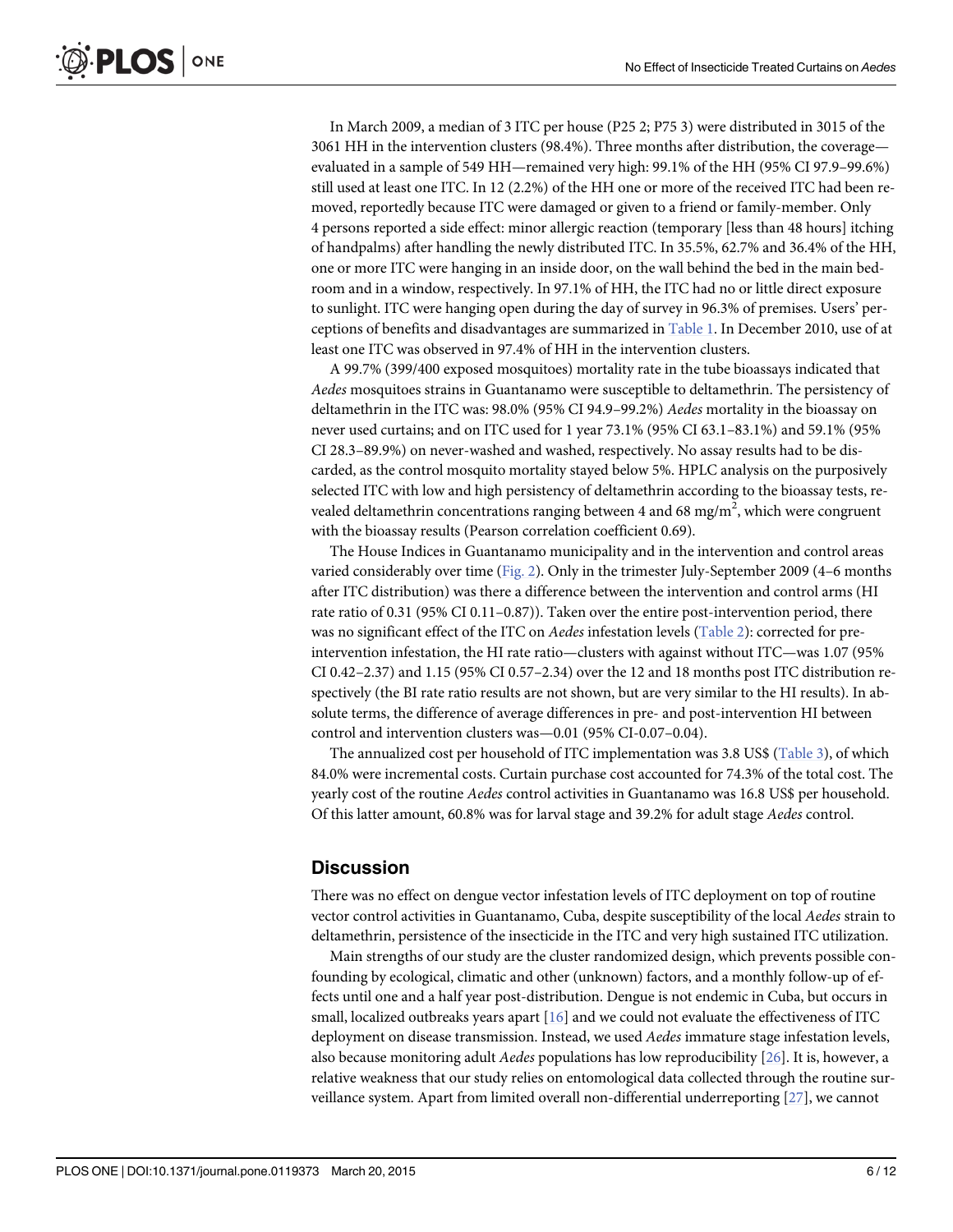

#### [Fig 1. C](#page-4-0)ONSORT flowchart.

doi:10.1371/journal.pone.0119373.g001

<span id="page-6-0"></span>PLOS ONE

exclude that the vector control workers—keen to appraise the effect—may have somehow intensified the search for breeding sites in the intervention and control clusters. On the other hand, we obtained, monthly repeated measurements, which are seldom collected but permit adjusting for small scale temporal variability in the analysis.

The insecticide persistence in the ITC is in line with earlier reports [[28\]](#page-11-0). However, curtain uptake and use were high and sustained, in contrast to more modest coverages and rapid declines in previous effectiveness trials in Venezuela and Thailand  $[13,14]$  $[13,14]$ . We hypothesized that engaging the community increases the acceptance of a control tool [\[29\]](#page-11-0) and enhances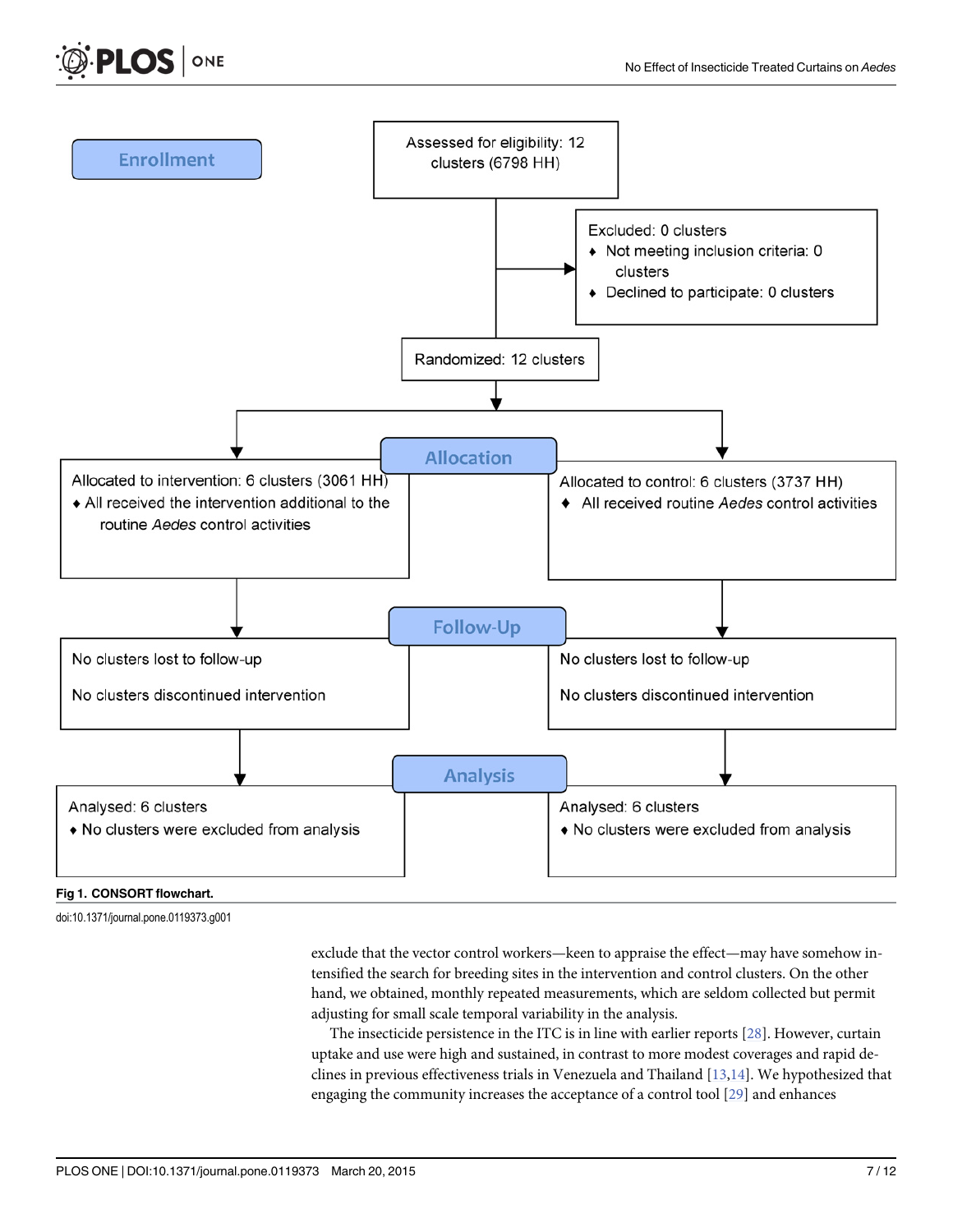|                                               |                                                          | N (%) (95%CI)              |
|-----------------------------------------------|----------------------------------------------------------|----------------------------|
| Benefits *                                    | Less mosquitoes entering the house                       | 339 (62.3) (58.2-<br>66.4) |
|                                               | Fewer mosquitoes in the house and yard                   | 152 (27.9) (24.2-<br>31.7) |
|                                               | Curtains look nice                                       | 53 (9.7) (7.2-12.2)        |
| <b>Disadvantages</b>                          | Difficult to keep the ITC hanging open<br>during the day | 0(0)                       |
|                                               | Curtains are easily damaged                              | $23(4.2)(2.5-5.9)$         |
|                                               | Curtains become easily dirty                             | 43 (7.8) (5.6-10.2)        |
| Probing whether mosquito nuisance<br>declined | Effect perceived on nuisance                             | 337(61.9) (57.9-<br>66.0)  |
|                                               | No effect perceived on nuisance                          | 205(37.7) (33.6-<br>41.7)  |
|                                               | No opinion                                               | $2(0.4) (0.0 - 0.9)$       |
|                                               |                                                          |                            |

<span id="page-7-0"></span>[Table 1.](#page-5-0) Perceptions on Insecticide Treated Curtain deployment in 544 households, out of 549 sampled, that are still using them 3 months after distribution, Guantanamo, June 2009.

\* first spontaneous answer

doi:10.1371/journal.pone.0119373.t001

sustainability [\[30\]](#page-11-0). One week before ITC distribution, all households received a visit to discuss the intervention and to negotiate where and how to hang the curtains. Each HH also received an information leaflet where the use, advantages and side effects of ITC were made explicit. At the same time, sustained high coverage might also be explained by the perception in more than half of the users that curtains reduce the mosquito nuisance, by the awareness of an increasing threat of local dengue transmission and by the monthly routine house inspections of the vector control workers.

Our main findings also contrast with these studies that demonstrated 50% and 68% reductions of entomological indices when 50% and 70% of HH use an ITC, respectively  $[13,14]$  $[13,14]$  $[13,14]$  $[13,14]$  $[13,14]$ . However, the context of the present trial is different. Firstly, the vector infestation levels are lower in Guantanamo than in the areas where the tools were previously tested [[10,12](#page-10-0)–[14\]](#page-10-0) and than in most dengue endemic regions. For that matter, Guantanamo represent the most challenging scenario for layered intervention impact.

Three ITC per HH, a likewise average coverage as in other ITC-trials  $[14, 31]$  $[14, 31]$  $[14, 31]$  $[14, 31]$  $[14, 31]$ , also might just not be sufficient to impact on vector densities because of a too low probability of mosquito insecticide contact. Secondly, the effect of introducing an additional control tool will depend on the interventions already in place. In Guantanamo, such "other" actions were already intensively combined in the routine control programme and we evaluated the additional effect of ITC implemented on top of the existing activities. The effectiveness of concomitant interventions directed at adult vector stages and implemented in a prospective and controlled way has not been studied yet in dengue control and hardly in vector borne diseases in general. For malaria however, no significant benefit was observed when adding indoor residual spraying to insecticide treated material (bed net) deployment, two malaria control methods that are effective when used in separation [[32](#page-11-0), [33](#page-11-0)].

Little or no effect of ITC on dengue vectors has been observed in 3 other studies, conducted in other settings with fewer and far less intensive routine activities, with other hypotheses offered as explanation. In Southern Thailand, an open housing structure was seen as the main reason [[12\]](#page-10-0). In Venezuela and Mexico [\[10\]](#page-10-0), a 'spill-over' effect from the ITC intervention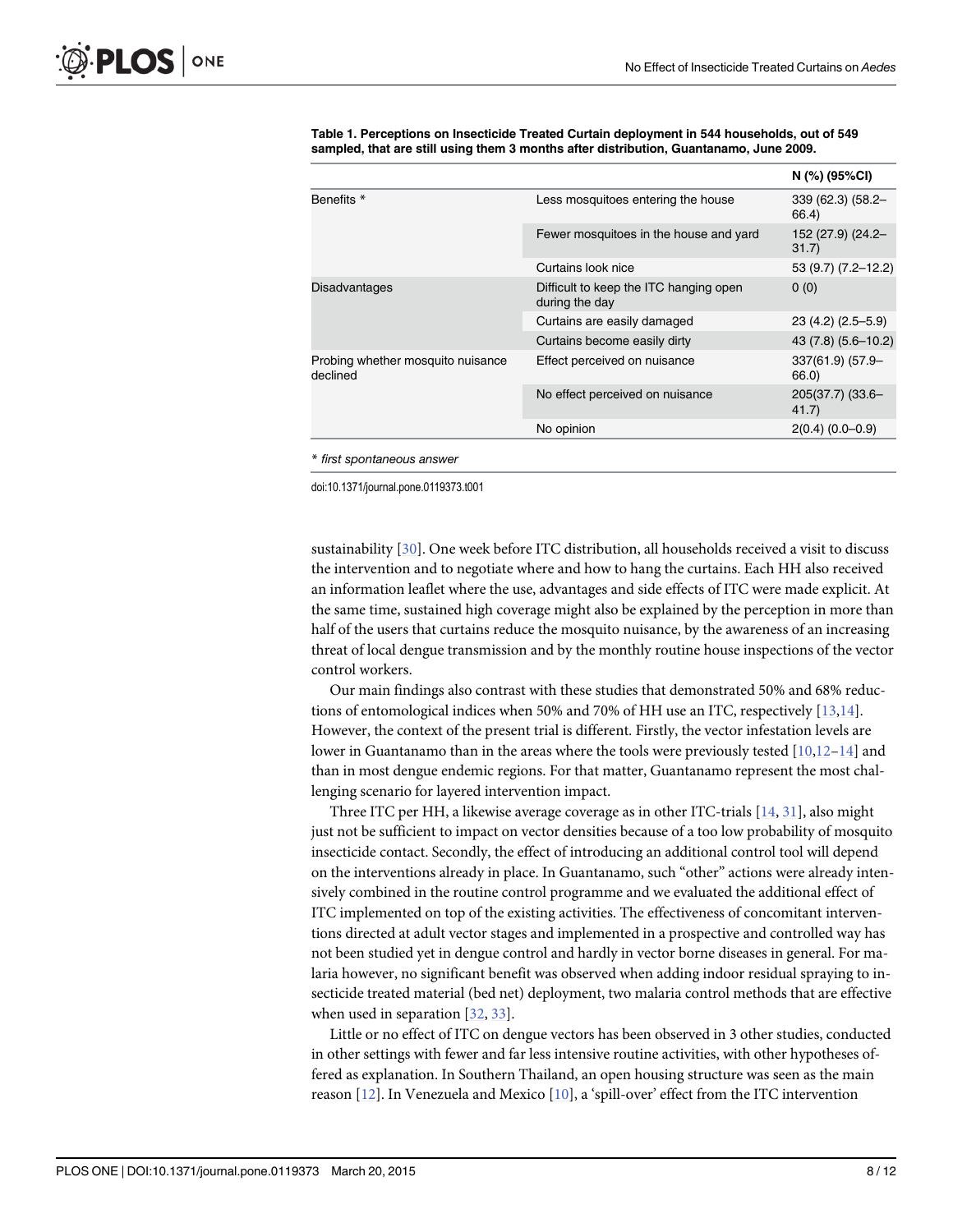<span id="page-8-0"></span>



doi:10.1371/journal.pone.0119373.g002

clusters to the adjacent control clusters was presumed. In Guatemala, additional actions targeting the main breeding sites in the intervention arm only, confounded the results 31]. Neither of these can explain our findings, as the housing structure in Guantanamo is closed, the intervention and control clusters were separated by at least one house block and the routine ACP applied the same control measures, with universal coverage, in the intervention and control clusters.

The non-annualized cost of 7.6 US\$ per household covered of ITC implementation in our study (3.8 US\$ when annualized) is comparable to 6.9 US\$ estimated in a similar study in Venezuela  $[34]$ , but the prices of the cost items were somewhat different. A study in Guatemala [\[31](#page-11-0)] estimated the costs of distributing ITC and a few insecticide treated drum covers, combined with treating the most productive container types with temephos, at 5.3 US\$ per HH. The cost of ITC itself was not included in this estimate, nor reported. However, curtains are expensive and made up, in Guantanamo, 74.3% (5.6 US\$) of the total cost per HH of the intervention. At any rate, the incremental expenditure is high, even in relative terms for an already intensive control programme. Also, in settings, where the investment per household by the routine vector control programme is still rather modest, as in most dengue endemic countries, ITC implementation is not a plausible, financially attractive option from programme managers

| Table 2. The effect of Insecticide Treated Curtain deployment on House Indices <sup>§</sup> (%), Guantanamo, 2008–2010. |  |  |  |
|-------------------------------------------------------------------------------------------------------------------------|--|--|--|
|                                                                                                                         |  |  |  |

| Period                                                   | Mean HI (95% CI)                              |                        | Rate ratio Intervention: control<br>$(95\% \text{ Cl})^*$ | <b>Adjusted Rate Ratio Intervention:</b><br>Control (95%CI)** |
|----------------------------------------------------------|-----------------------------------------------|------------------------|-----------------------------------------------------------|---------------------------------------------------------------|
|                                                          | <i><u><b>Intervention</b></u></i><br>clusters | Control<br>clusters    |                                                           |                                                               |
| Pre-intervention (April '08-March '09)                   | $0.09(0.05 - 0.15)$                           | $0.17(0.09 -$<br>0.32) | $0.86(0.42 - 1.79)$                                       | $\blacksquare$                                                |
| 12 month post-distribution (April '09-<br>March '10)     | $0.18(0.10 - 0.32)$                           | $0.25(0.17 -$<br>0.37) | $0.85(0.46 - 1.59)$                                       | $1.07(0.42 - 2.37)$                                           |
| 18 month post-distribution (April '09-<br>September '10) | $0.17(0.10 - 0.27)$                           | $0.21(0.14 -$<br>0.30) | $0.92(0.56 - 1.52)$                                       | $1.15(0.57 - 2.34)$                                           |

\* estimated with a generalized linear random effect regression model with negative binomial link function

\*\* adjusted for pre-intervention infestation

§ House Index = number of houses with at least 1 container with Aedes immature stages/100 houses inspected

doi:10.1371/journal.pone.0119373.t002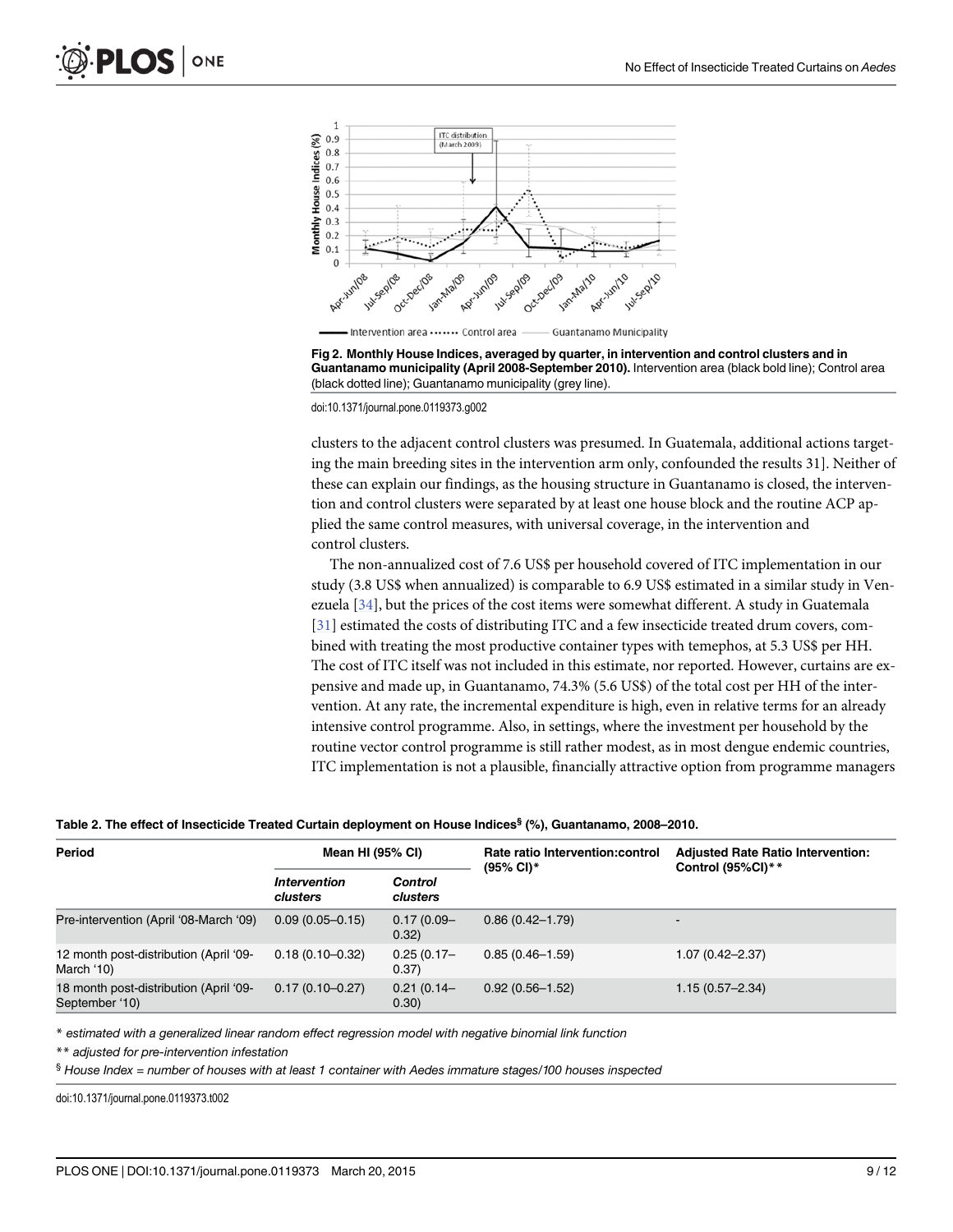<span id="page-9-0"></span>

| Cost items      | <b>Opportunity expenditure</b> | Incremental expenditure | Total expenditure (%) | Annualized cost per household |
|-----------------|--------------------------------|-------------------------|-----------------------|-------------------------------|
| Labor           | 2.309.4                        | 0.0                     | 2,309.4 (10.0)        | 0.38                          |
| <b>ITC</b>      | 0.0                            | 17,041.5                | 17,041.5 (74.3)       | 2.83                          |
| Other materials | 1,135.0                        | 2,202.0                 | 3,337.0 (14.6)        | 0.55                          |
| Capital         | 250.0                          | 0.0                     | 250.0(1.1)            | 0.04                          |
| Total           | 3,523.4                        | 19,243.5                | 22,937.9 (100.0)      | 3.80                          |

#### [Table 3.](#page-5-0) Opportunity expenditure, incremental expenditure and annual average cost per household (US\$) of Insecticide Treated Curtain implementation in the intervention clusters, Guantanamo, 2009.

doi:10.1371/journal.pone.0119373.t003

perspective and probably also not an efficient one [[34](#page-11-0)]. In view of the lack of marginal effectiveness, ITC deployment on top of an intensive vector control programme is obviously not costeffective.

Studies like the present one undoubtedly support selecting cost-effective strategies in dengue control programmes and facilitate policy making at the local level. However, the question remains how to further reduce Aedes infestation and dengue transmission at global level. Future research will have to address the effectiveness of new tools for adulticiding, including ITC, in an array of contrasting environments. Most importantly empirical studies should sort out where—context—and when—timing—and how—targeted at high risk areas or with a blanket approach—existing and new dengue control tools can be most efficiently combined.

#### Supporting Information

[S1 CONSORT Checklist.](http://www.plosone.org/article/fetchSingleRepresentation.action?uri=info:doi/10.1371/journal.pone.0119373.s001) (DOC)

[S1 Protocol.](http://www.plosone.org/article/fetchSingleRepresentation.action?uri=info:doi/10.1371/journal.pone.0119373.s002) (DOC)

## Acknowledgments

We thank the health sector staff involved in the dengue prevention and control activities, the people of Guantanamo who participated in the study, and Kristien Janssens and Yoandra Abad who cleaned and prepared the databases.

# Author Contributions

Conceived and designed the experiments: MET VV PVdS. Performed the experiments: MET DM IL AB. Analyzed the data: VV AB PVdS. Wrote the paper: MET VV DM IL AB PVdS.

#### References

- [1.](#page-1-0) Bhatt S, Gething PW, Brady OJ, Messina JP, Farlow AW, Moyes CL, et al. (2013) The global distribution and burden of dengue. Nature Apr 7.
- [2.](#page-1-0) Sabchareon A, Wallace D, Sirivichayakul C, Limkittikul K, Chanthavanich P, Suvannadabba S, et al. (2012) Protective efficacy of the recombinant, live-attenuated, CYD tetravalent dengue vaccine in Thai schoolchildren: a randomised, controlled phase 2b trial. Lancet Sep 10.
- [3.](#page-1-0) Chao DL, Halstead SB, Halloran ME, Longini IM Jr. (2012) Controlling dengue with vaccines in Thailand. PLoS Negl Trop Dis; 6(10):e1876. doi: [10.1371/journal.pntd.0001876](http://dx.doi.org/10.1371/journal.pntd.0001876) PMID: [23145197](http://www.ncbi.nlm.nih.gov/pubmed/23145197)
- [4.](#page-1-0) Stoddard ST, Morrison AC, Vazquez-Prokopec GM, Paz S, V, Kochel TJ, Kitron U, et al. (2009) The role of human movement in the transmission of vector-borne pathogens. PLoS Negl Trop Dis; 3(7): e481. doi: [10.1371/journal.pntd.0000481](http://dx.doi.org/10.1371/journal.pntd.0000481) PMID: [19621090](http://www.ncbi.nlm.nih.gov/pubmed/19621090)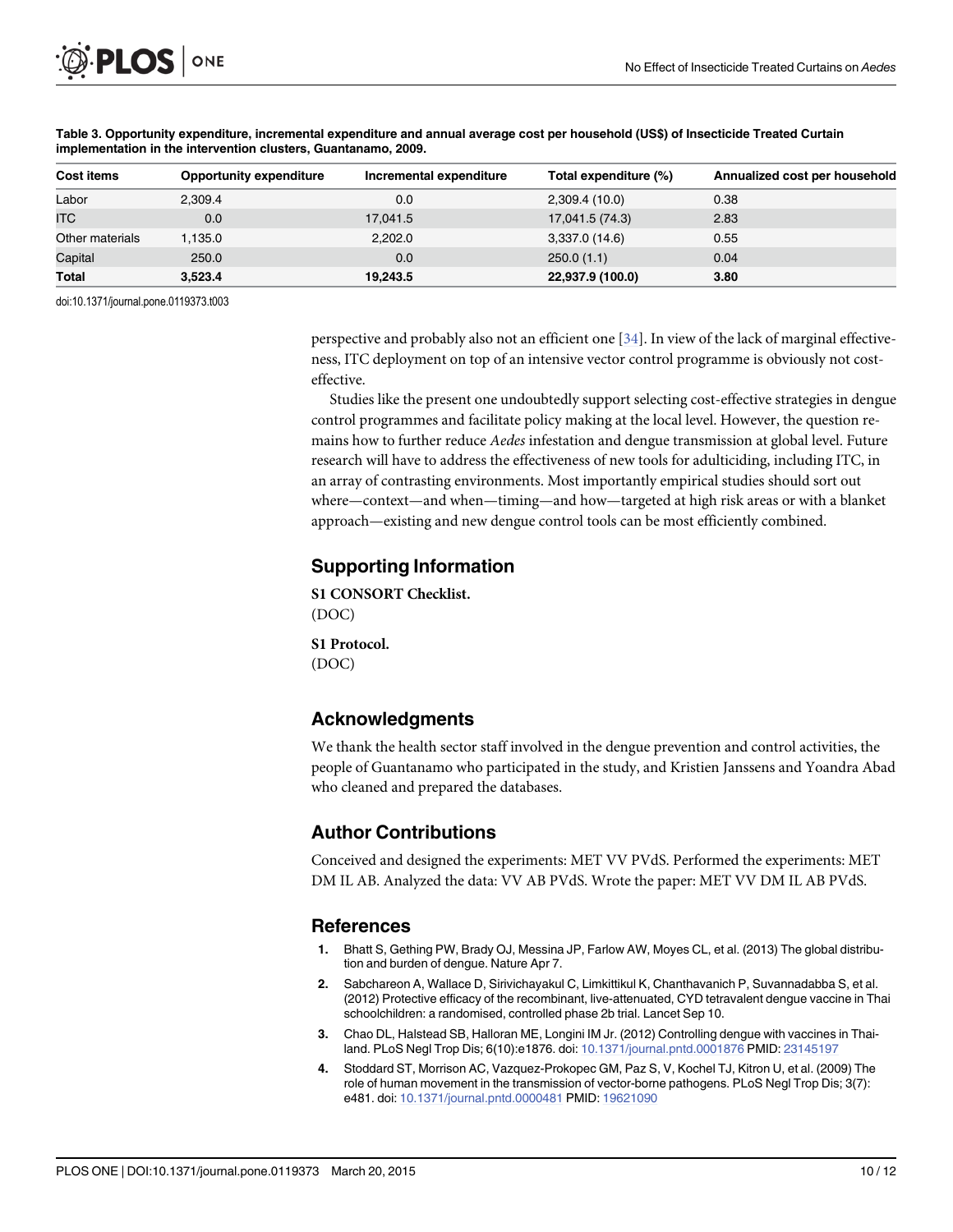- <span id="page-10-0"></span>[5.](#page-1-0) Eisen L, Beaty BJ, Morrison AC, Scott TW (2009) ProactiveVector control strategies and improved monitoring and evaluation practices for dengue prevention. J Med Entomol Nov; 46(6):1245–55. PMID: [19960667](http://www.ncbi.nlm.nih.gov/pubmed/19960667)
- [6.](#page-1-0) Baly A, Toledo ME, Vanlerberghe V, Ceballos E, Reyes A, Sanchez I, et al. (2009) Cost-effectiveness of a community-based approach intertwined with a vertical Aedes control program. Am J Trop Med Hyg Jul; 81(1):88–93. PMID: [19556572](http://www.ncbi.nlm.nih.gov/pubmed/19556572)
- [7.](#page-1-0) Horstick O, Runge-Ranzinger S, Nathan MB, Kroeger A (2010) Dengue vector-control services: how do they work? A systematic literature review and country case studies. Trans R Soc Trop Med Hyg Jun; 104(6):379–86. doi: [10.1016/j.trstmh.2009.07.027](http://dx.doi.org/10.1016/j.trstmh.2009.07.027) PMID: [20400169](http://www.ncbi.nlm.nih.gov/pubmed/20400169)
- [8.](#page-1-0) Hertlein MB, Mavrotas C, Jousseaume C, Lysandrou M, Thompson GD, Jany W, et al. (2010) A review of spinosad as a natural product for larval mosquito control. J Am Mosq Control Assoc Mar; 26 (1):67–87. PMID: [20402353](http://www.ncbi.nlm.nih.gov/pubmed/20402353)
- [9.](#page-1-0) Williams CR, Ritchie SA, Long SA, Dennison N, Russell RC (2007) Impact of a bifenthrin-treated lethal ovitrap on Aedes aegypti oviposition and mortality in north Queensland, Australia. J Med Entomol Mar; 44(2):256–62. PMID: [17427694](http://www.ncbi.nlm.nih.gov/pubmed/17427694)
- [10.](#page-1-0) Kroeger A, Lenhart A, Ochoa M, Villegas E, Levy M, Alexander N, et al. (2006) Effective control of dengue vectors with curtains and water container covers treated with insecticide in Mexico and Venezuela: cluster randomised trials. BMJ May 27; 332(7552):1247–52. PMID: [16735334](http://www.ncbi.nlm.nih.gov/pubmed/16735334)
- 11. Lenhart A, Orelus N, Maskill R, Alexander N, Streit T, McCall PJ (2008) Insecticide-treated bednets to control dengue vectors: preliminary evidence from a controlled trial in Haiti. Trop Med Int Health Jan; 13 (1):56–67. doi: [10.1111/j.1365-3156.2007.01966.x](http://dx.doi.org/10.1111/j.1365-3156.2007.01966.x) PMID: [18291003](http://www.ncbi.nlm.nih.gov/pubmed/18291003)
- [12.](#page-1-0) Lenhart A, Trongtokit Y, Alexander N, Apiwathnasorn C, Satimai W, Vanlerberghe V, et al. (2013) A cluster-randomized trial of insecticide-treated curtains for dengue vector control in Thailand. Am J Trop Med Hyg Feb; 88(2):254–9. doi: [10.4269/ajtmh.2012.12-0423](http://dx.doi.org/10.4269/ajtmh.2012.12-0423) PMID: [23166195](http://www.ncbi.nlm.nih.gov/pubmed/23166195)
- [13.](#page-6-0) Vanlerberghe V, Villegas E, Oviedo M, Baly A, Lenhart A, McCall PJ, et al. (2011) Evaluation of the effectiveness of insecticide treated materials for household level dengue vector control. PLoS Negl Trop Dis; 5(3):e994. doi: [10.1371/journal.pntd.0000994](http://dx.doi.org/10.1371/journal.pntd.0000994) PMID: [21468313](http://www.ncbi.nlm.nih.gov/pubmed/21468313)
- [14.](#page-1-0) Vanlerberghe V, Trongtokit Y, Jirarojwatana S, Jirarojwatana R, Lenhart A, Apiwathnasorn C, et al. (2013) Coverage-dependent effect of insecticide-treated curtains for dengue control in Thailand. Am J Trop Med Hyg Jul; 89(1):93–8. doi: [10.4269/ajtmh.13-0015](http://dx.doi.org/10.4269/ajtmh.13-0015) PMID: [23669233](http://www.ncbi.nlm.nih.gov/pubmed/23669233)
- [15.](#page-1-0) Kouri GP, Guzman MG, Bravo JR, Triana C (1989) Dengue haemorrhagic fever/dengue shock syndrome: lessons from the Cuban epidemic, 1981. Bull World Health Organ; 67(4):375–80. PMID: [2805215](http://www.ncbi.nlm.nih.gov/pubmed/2805215)
- [16.](#page-1-0) Guzman MG (2012) Thirty years after the Cuban hemorrhagic dengue epidemic of 1981. MEDICC Rev Apr; 14(2):46–51. PMID: [22580554](http://www.ncbi.nlm.nih.gov/pubmed/22580554)
- [17.](#page-2-0) Guzman MG, Pelaez O, Kouri G, Quintana I, Vazquez S, Penton M, et al. (2006) [Final characterization of and lessons learned from the dengue 3 epidemic in Cuba, 2001–2002]. Rev Panam Salud Publica Apr; 19(4):282-9. PMID: [16723069](http://www.ncbi.nlm.nih.gov/pubmed/16723069)
- [18.](#page-2-0) Baly A, Toledo ME, Rodriguez K, Benitez JR, Rodriguez M, Boelaert M, et al. (2012) Costs of dengue prevention and incremental cost of dengue outbreak control in Guantanamo, Cuba. Trop Med Int Health; 17(1):123–32. doi: [10.1111/j.1365-3156.2011.02881.x](http://dx.doi.org/10.1111/j.1365-3156.2011.02881.x) PMID: [21906216](http://www.ncbi.nlm.nih.gov/pubmed/21906216)
- [19.](#page-2-0) Vanlerberghe V, Toledo ME, Rodriguez M, Gomez D, Baly A, Benitez JR, et al. (2009) Community involvement in dengue vector control: cluster randomised trial. BMJ; 338:b1959. doi: [10.1136/bmj.b1959](http://dx.doi.org/10.1136/bmj.b1959) PMID: [19509031](http://www.ncbi.nlm.nih.gov/pubmed/19509031)
- [20.](#page-2-0) Hayes RJ, Bennett S (1999) Simple sample size calculation for cluster-randomized trials. Int J Epidemiol Apr; 28(2):319–26. PMID: [10342698](http://www.ncbi.nlm.nih.gov/pubmed/10342698)
- [21.](#page-3-0) World Health Organization (1981) Instructions for determining the susceptibility or resistance of adult mosquitos to organochlorine, organophosphate and carbamate insecticides—Diagnostic test. Geneva. Report No.: WHO/VBC/81.806.
- [22.](#page-3-0) World Health Organization (1998) Test procedures for insecticide resistance monitoring in malaria vectors, bioefficacy and persistence of insecticides on treated surfaces. Report of the WHO informal consultation. Geneva: World Health Organisation.
- [23.](#page-3-0) Abbott WS (1925) A method of computing the effectiveness of an insecticide. Journal of Economic Entomology; 18(2):265–7.
- [24.](#page-3-0) World Health Organization (2006) Guidelines for testing mosquito adulticides for indoor residual spraying and treatment of mosquito nets. Report No.: WHO/CDS/NTD/WHOPES/GCDPP/2006.3.
- [25.](#page-4-0) Johns B, Baltussen R, Hutubessy R (2003) Programme costs in the economic evaluation of health interventions. Cost Eff Resour Alloc Feb 26; 1(1):1. PMID: [12773220](http://www.ncbi.nlm.nih.gov/pubmed/12773220)